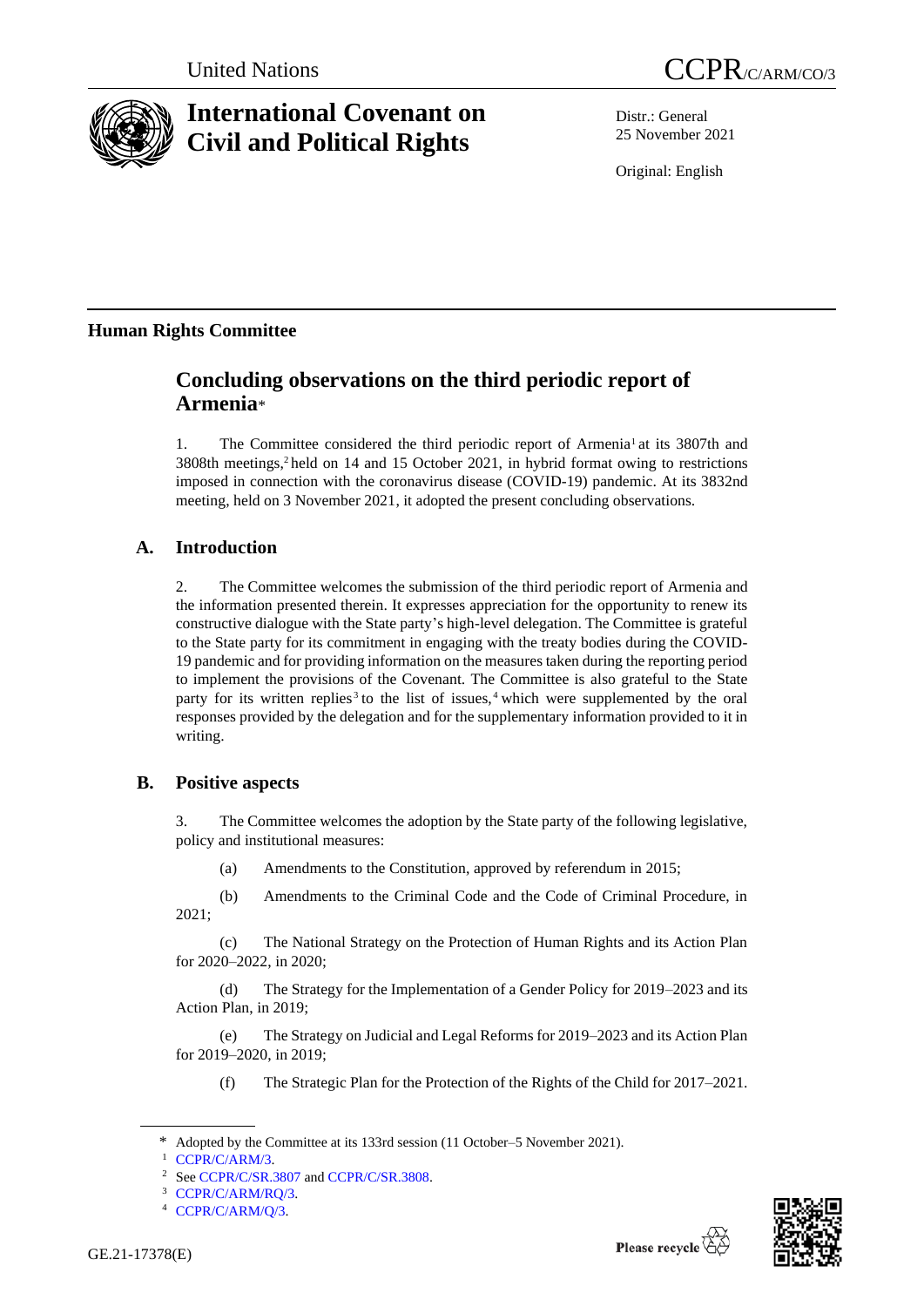4. The Committee welcomes the State party's ratification, on 18 March 2021, of the Second Optional Protocol to the Covenant, aiming at the abolition of the death penalty. It also welcomes the ratification by the State party of the following international instruments:

(a) The Optional Protocol to the Convention on the Rights of the Child on a communications procedure, on 24 March 2021;

(b) The Optional Protocol to the International Covenant on Economic, Social and Cultural Rights, on 13 October 2020.

## **C. Principal matters of concern and recommendations**

### **Implementation of the Covenant and its Optional Protocol**

5. The Committee notes that training courses have been provided to law enforcement officers and relevant legal practitioners, and that the Constitutional Court and the Court of Cassation have invoked the Covenant while reviewing domestic cases. It regrets, however, the lack of concrete examples of court cases in which the provisions of the Covenant have been directly applied. It is also concerned at the limited level of awareness of the Optional Protocol among legal professionals and the general public, which has resulted in the underuse of the individual complaints procedure under the Optional Protocol since the adoption of the previous concluding observations (art. 2).

6. **The State party should intensify its efforts to raise awareness among judges, prosecutors, lawyers, law enforcement officers, civil society actors and members of the general public about the Covenant and its applicability in domestic law and about the individual complaints procedure available under the Optional Protocol, including by providing specific and adequate training on the Covenant and its Optional Protocol.**

#### **Corruption**

7. While noting the measures taken to combat corruption, including the adoption of the Anti-Corruption Strategy for 2019–2020, the Committee is concerned about allegations of persistent corruption in critical areas of public administration, such as the judiciary, tax and customs, health, education, the military and law enforcement. The Committee is particularly concerned about reports of:

(a) Weak enforcement of anti-corruption laws;

(b) Insufficient human, technical and financial resources provided to the anticorruption bodies;

Inadequate measures to address cases involving conflict of interests and incompatibilities among the members of the National Assembly;

(d) Lack of transparency in natural resources management, particularly in the mining sector, including with regard to the Amulsar gold mine (arts. 2, 14 and 25).

8. **The State should continue and strengthen its efforts to combat corruption and promote good governance, transparency and accountability. In particular, the State party should:**

(a) **Investigate and prosecute those responsible of corruption, including highlevel corruption, and, if a person is convicted, apply penalties commensurate with the gravity of the offence and ensure the recovery of assets, where appropriate;**

(b) **Allocate adequate human and financial resources to the Anti-Corruption Committee and the Anti-Corruption Commission and provide relevant training to law enforcement officers, prosecutors and judges, particularly those in anti-corruption courts, on detecting and investigating cases of corruption and prosecuting those responsible of corruption;**

(c) **Take all measures necessary to address cases involving conflict of interests and incompatibilities among the members of the National Assembly, including by**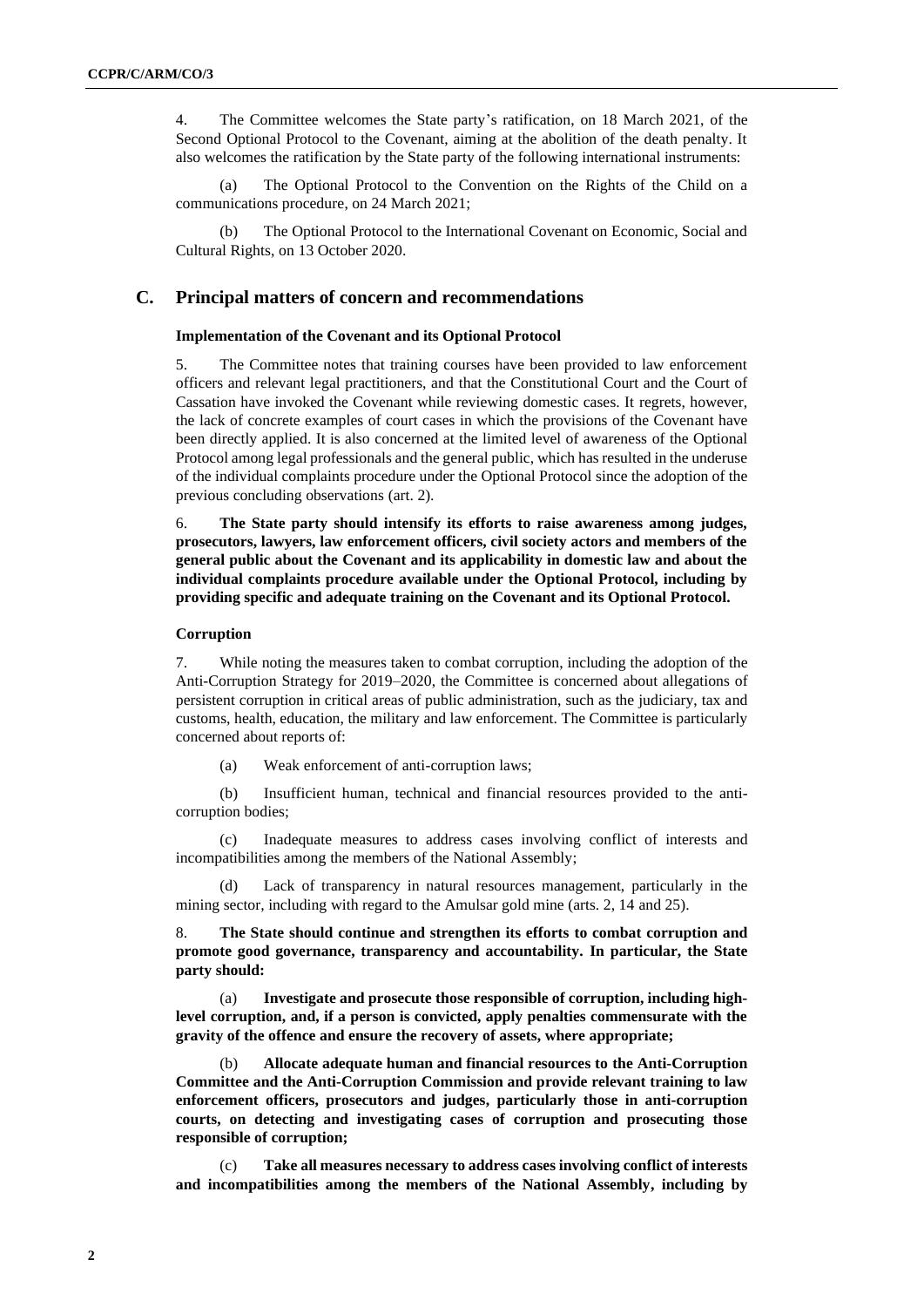**strictly enforcing the 2016 law on guarantees regarding the activities of members of the National Assembly and the related code of conduct;**

(d) **Ensure that government permits granted for the exploitation of natural resources and mining projects, including in the Amulsar gold mine, are compliant with domestic legislation and that adequate environmental impact assessments are carried out in a systematic and transparent manner.**

#### **Non-discrimination**

9. While noting that the Constitution contains a general non-discrimination clause and that the new Criminal Code punishes discrimination on several grounds prohibited under the Covenant, the Committee remains concerned that the existing legal framework does not afford comprehensive protection against discrimination on all the grounds mentioned in the Covenant and on the grounds of sexual orientation and gender identity. It is also concerned that the draft law on ensuring legal equality: (a) does not contain a comprehensive list of prohibited grounds of discrimination, such as sexual orientation and gender identity; (b) does not clearly prohibit discrimination in all sectors of the private sphere; and (c) does not guarantee the right to effective remedies, including in the private sphere. The Committee further regrets that the new Criminal Code does not explicitly criminalize acts of hate speech and hate crime on all prohibited grounds, including sexual orientation and gender identity, and that hate crimes are only defined as grounds aggravating the punishment or liability for a crime (arts. 2, 20 and 26).

#### 10. **The State party should:**

(a) **Amend the Criminal Code and revise and adopt the draft law on ensuring legal equality to bring them fully into line with the Covenant by including a definition of direct, indirect and multiple discrimination, including in the private sphere, that covers all the grounds mentioned in the Covenant and that encompasses sexual orientation and gender identity and ensure access to effective and appropriate remedies for victims of discrimination, including in the private sphere;**

(b) **Amend the Criminal Code to introduce a separate definition and prohibition of hate crime and to explicitly criminalize acts of hate speech and hate crime on all prohibited grounds under the Covenant and on the grounds of sexual orientation and gender identity.**

### **Discrimination and violence on grounds of sexual orientation and gender identity**

11. The Committee remains concerned about reports of harassment, social stigmatization, discrimination and violence against lesbian, gay, bisexual and transgender persons. It is particularly concerned about:

(a) The lack of prompt and effective investigations into cases of violence against lesbian, gay, bisexual and transgender persons and of prosecution and punishment of perpetrators;

(b) The prevalence of homophobic and transphobic rhetoric by politicians and other public officials with impunity (arts. 2, 7, 9, 17 and 26).

12. **The State party should:** 

(a) **Provide effective protection against all forms of discrimination and violence on the basis of sexual orientation and gender identity, both in law and in practice, and ensure that no such discrimination or violence is tolerated, that such conduct is properly addressed and that remedies are provided to victims;** 

(b) **Combat homophobic and transphobic discourse, including by providing appropriate training to judges, prosecutors, law enforcement and other officials on combating discriminatory attitudes towards lesbian, gay, bisexual and transgender individuals and by conducting similar awareness-raising activities aimed at the general public.**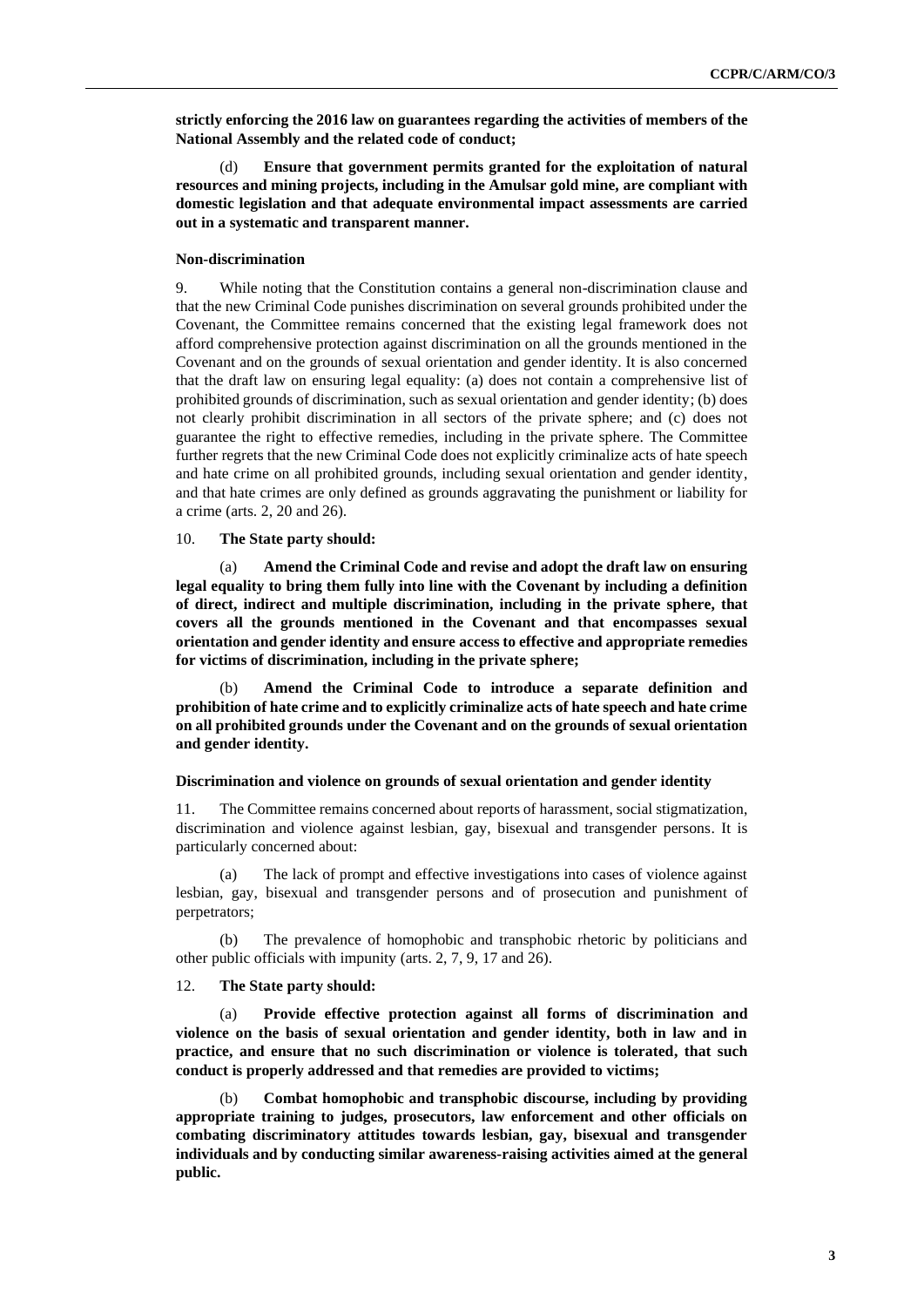#### **Gender equality**

13. While welcoming the measures taken to promote gender equality, including the adoption of the 2013 law on equal rights and equal opportunities for women and men, the Committee remains concerned about:

(a) The persistence of patriarchal attitudes and discriminatory gender stereotypes, particularly in the media, regarding the roles and responsibilities of women and men in the family and in society;

(b) The low levels of representation of women in political and public life, including in executive and legislative bodies at the national, regional and local levels, particularly in decision-making positions, as well as in the judiciary and the public prosecution service (arts. 2–3 and 25–26).

14. **The State party should strengthen the measures aimed at ensuring gender equality, including by:** 

(a) **Raising public awareness of the principle of equality between women and men and the need to eliminate gender stereotypes, and ensuring that media outlets promote positive images of women as active participants in public and political life;**

(b) **Stepping up efforts to achieve, within specific time frames, the full and equal participation of women in political and public life, including in the National Assembly, ministerial positions, regional and local municipalities, and the judiciary and the public prosecution service, particularly in decision-making positions, if necessary by imposing penalties for non-compliance with the current quota requirements and by introducing a gender parity system in all elected and appointed bodies.**

### **Violence against women**

15. The Committee welcomes the various measures taken to address violence against women, including the adoption of the 2017 law on the prevention of violence within the family, the protection of victims of violence within the family and the restoration of peace in the family, the creation of a hotline to lodge complaints and the setting up of a mobile response system for urgent interventions. However, it is concerned by the persistence of violence against women, in particular the rise in cases of domestic violence in the context of the COVID-19 pandemic. It also notes with concern:

(a) That the law on domestic violence prioritizes family unity and reconciliation over preventive and protective measures;

(b) The low level of reporting on and of investigating, prosecuting and convicting perpetrators of violence against women, and the lenient sentences imposed on them when convicted;

(c) The insufficient number of shelters throughout the territory of the State party, the inadequate enforcement and monitoring of protection orders and the lack of appropriate support services for victims (arts. 2–3, 7 and 26).

16. **The State party should redouble its efforts to prevent and combat all forms of violence against women effectively, including domestic and sexual violence, in particular by:**

(a) **Revising the law on domestic violence to ensure a victim-centred approach that guarantees access to immediate means of redress and protection;**

Establishing an effective mechanism to encourage the reporting of cases **of violence against women and by intensifying efforts to address the social stigmatization of victims;**

(c) **Ensuring that all cases of violence against women are promptly and thoroughly investigated, that perpetrators are prosecuted and, if convicted, are punished with appropriate sanctions and that victims have access to effective remedies and means of protection, including sufficient, safe and adequately funded shelters and**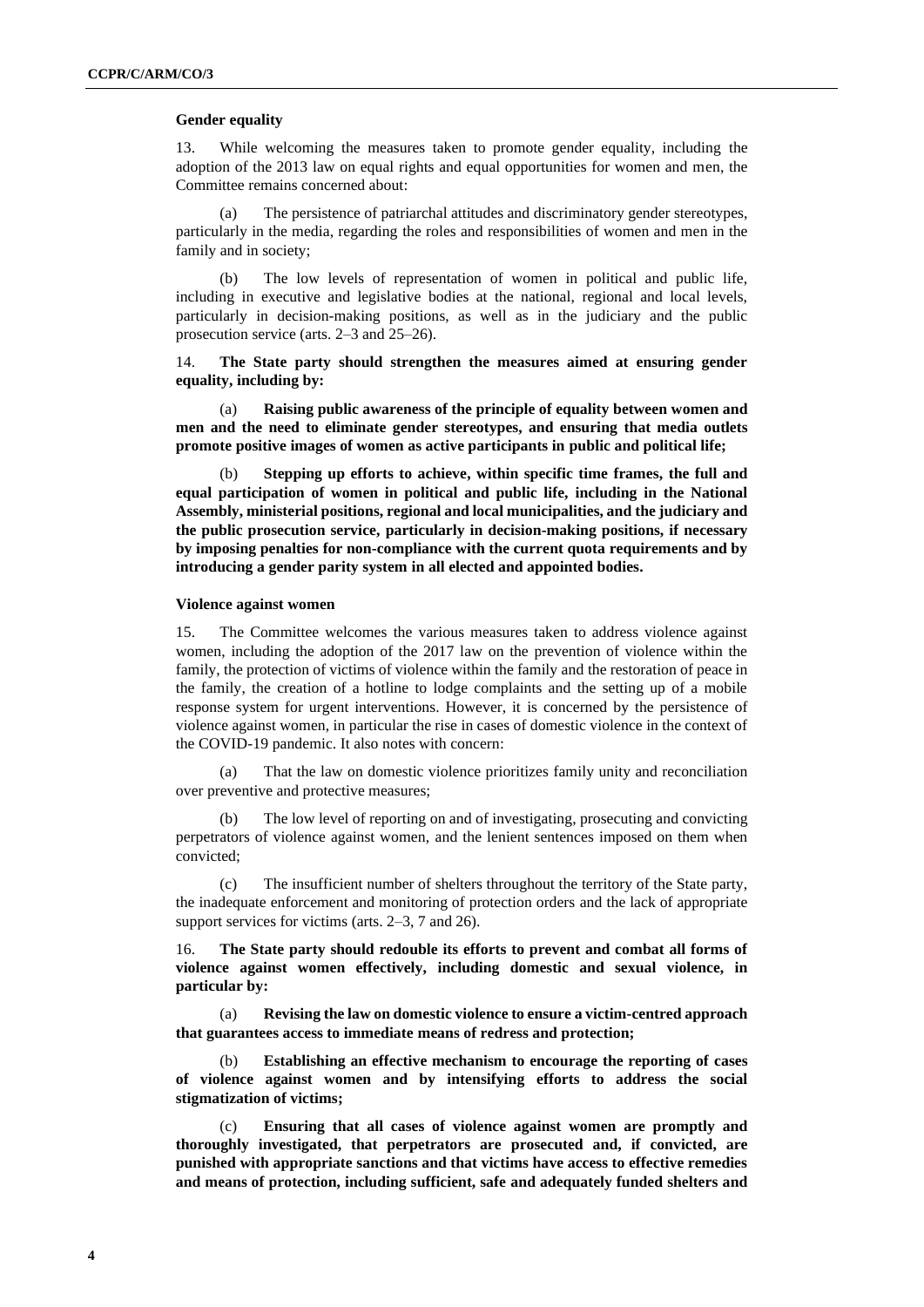**suitable medical, psychosocial, legal and rehabilitative support services throughout the country**, **during the COVID-19 pandemic and beyond;**

(d) **Considering ratifying the Council of Europe Convention on Preventing and Combating Violence against Women and Domestic Violence.**

#### **Voluntary termination of pregnancy and sexual and reproductive rights**

17. The Committee takes notes of the 2016 amendments to the law on reproductive health and rights, which prohibits sex-selective abortions and introduces mandatory counselling and a three-day period of reflection. Nevertheless, the Committee remains concerned by the widespread practice of sex-selective abortion. It is particularly concerned about:

The lack of information on specific mechanisms to ensure that health workers who do not comply with the prohibition of sex-selective abortions are duly identified and appropriately sanctioned;

(b) Limited access to safe and affordable abortion services, contraceptives and other sexual and reproductive health care services, especially for women in rural areas, women living in poverty, women with disabilities and women from ethnic or religious minorities, including Yazidi women;

The lack of comprehensive sexual education programmes in schools and the "abstinence only" and "fear-based" approach to sexual education in existing programmes (arts. 2–3 and 6).

18. **The State party should:**

(a) **Remove the mandatory counselling and the three-day period of reflection from the law on reproductive health and rights and ensure its implementation to eradicate the practice of sex-selective abortion, including by establishing mechanisms to identify and sanction health workers who do not comply with the prohibition of sexselective abortions;**

(b) **Enhance women's access to sexual and reproductive health services, in particular safe and legal abortion and affordable contraceptives, including emergency contraceptives, especially for rural women, women living in poverty, women with disabilities and women from ethnic or religious minorities;** 

(c) **Implement comprehensive programmes on sexual and reproductive health education and on the prevention of sexually transmitted infections for men, women, girls and boys throughout the country, including in rural and isolated areas.**

#### **Non-combat deaths in the armed forces, hazing and ill-treatment**

19. While noting the measures adopted to prevent non-combat deaths in the Armenian armed forces, including the establishment of the Human Rights and Integrity-Building Centre, the processing of complaints submitted to the Hotline 1-28 service and the issuance of guidelines by the Prosecutor General on non-combat deaths in the army, the Committee remains concerned about the high number of non-combat deaths in the armed forces and about allegations of continued hazing and other mistreatment of conscripts by officers and fellow soldiers. The Committee is particularly concerned that effective investigations, prosecutions and convictions for such acts remain limited (arts. 6–7).

20. **The State party should intensify its efforts to prevent non-combat deaths in the armed forces, hazing and the mistreatment of conscripts. Furthermore, it should ensure prompt, impartial and thorough investigations into all non-combat deaths in the armed forces and into all allegations of abuse of conscripts; prosecute and punish those responsible with appropriate penalties; and provide adequate compensation and rehabilitation for the victims of hazing and mistreatment, including through appropriate medical and psychosocial support. The State party should also ensure that those lodging complaints, including through the Hotline 1-28 service, are duly protected against reprisals.**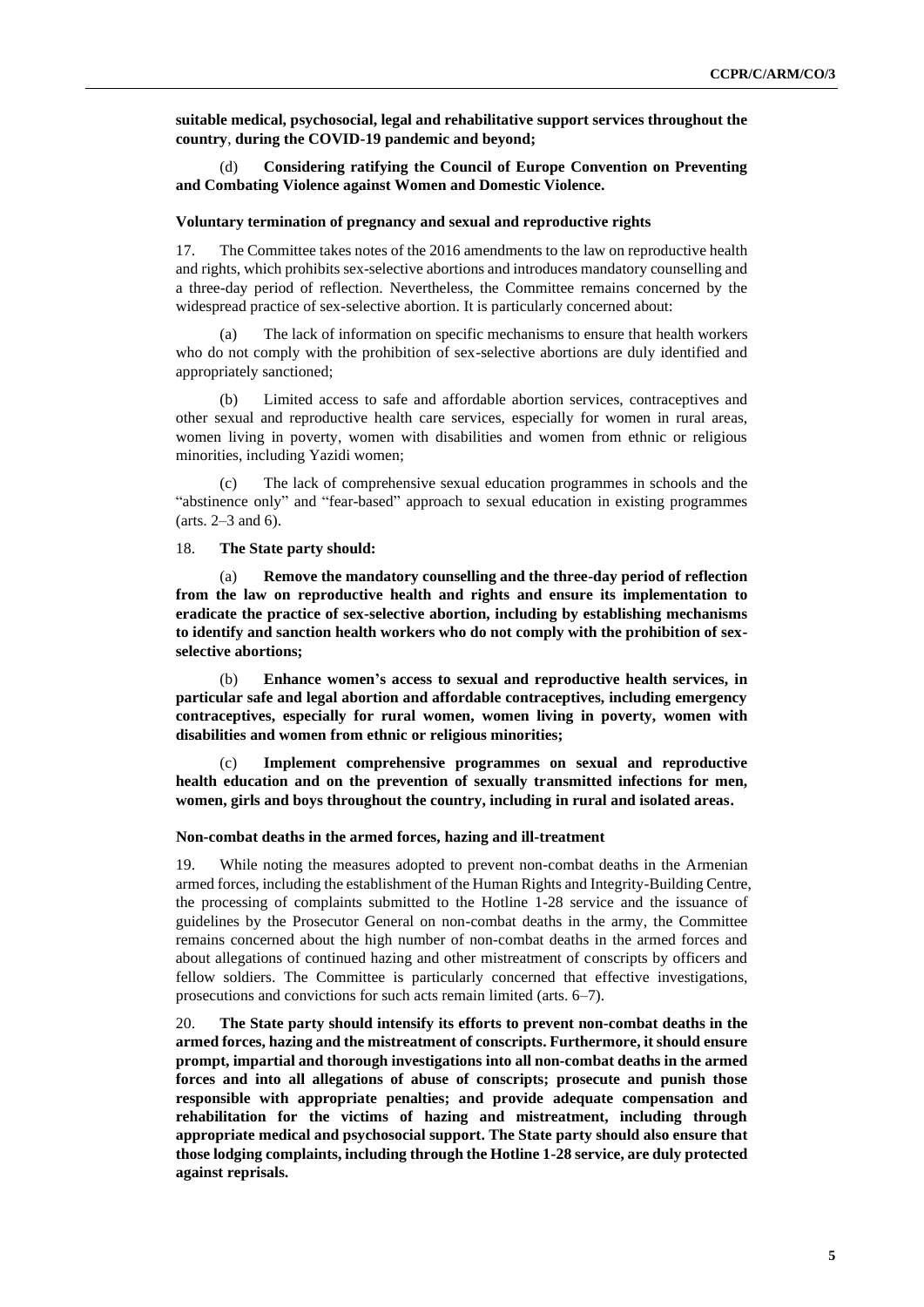#### **Torture and other cruel, inhuman or degrading treatment or punishment**

21. The Committee welcomes the measures taken to combat torture and ill-treatment, including the setting up of mailboxes for inmates in prisons to lodge confidential complaints of torture and ill-treatment and the establishment of audiovisual recordings of persons under investigation during interrogations in a number of police stations. However, it is concerned about:

(a) The persistence of allegations of torture and ill-treatment perpetrated by law enforcement officers and the low number of investigations, prosecutions and convictions for torture since the adoption of a new definition of torture in 2015;

(b) The underuse of audio or video recording during interrogations (art. 7).

22. **The State party should take robust measures to eradicate torture and illtreatment by, inter alia:**

(a) **Allocating sufficient human and financial resources to the new investigative committee and guaranteeing its independence with a view to ensuring that all allegations of torture and ill-treatment are promptly, impartially, thoroughly and effectively investigated, that perpetrators are prosecuted and, if found guilty, are punished with sanctions commensurate with the severity of the crime, and that victims are provided with full reparation, including rehabilitation and adequate compensation;**

(b) **Increasing the use of audio and video recording of criminal interrogations and equip all interrogation rooms in police stations and other places of deprivation of liberty with audio and video recording devices.**

### **Liberty and security of person**

23. The Committee takes note of the amendments made in 2021 to the Code of Criminal Procedure, which provides for enhanced fundamental legal safeguards against torture and illtreatment and new alternative preventive measures, among other things. The Committee remains concerned, however, about reports that:

(a) Detained persons do not always enjoy in practice all the fundamental legal safeguards from the very outset of their detention, including the rights to have prompt access to a lawyer and to a doctor of their own choice, to notify a person of their choice of their detention and to be brought promptly before a judge;

(b) Lengthy pretrial detention is still extensively used as a preventive measure (arts.  $9-10$ ).

24. **The State party should take effective measures to guarantee that all detained persons are afforded in practice all the fundamental legal and procedural safeguards from the outset of their detention. In particular, it should:**

Guarantee detainees the rights to promptly contact a family member or **any other person of their choice, to have prompt and confidential access to a qualified and independent lawyer or, when needed, to free legal aid, to have access to a medical examination by an independent doctor and to be promptly brought before a competent, independent and impartial court within a maximum of 48 hours;**

(b) **Decrease the use of pretrial detention by ensuring a wider use of noncustodial preventive measures as provided for in the new Code of Criminal Procedure and the United Nations Standard Minimum Rules for Non-custodial Measures (the Tokyo Rules) and ensure that no one is held in pretrial detention for longer than prescribed by law.**

#### **Conditions of detention**

25. While noting the measures taken to address overcrowding and improve conditions of detention, including the amendments to the Penitentiary Code, the adoption of the law on probation and the plans to replace several old and inadequate detention facilities with new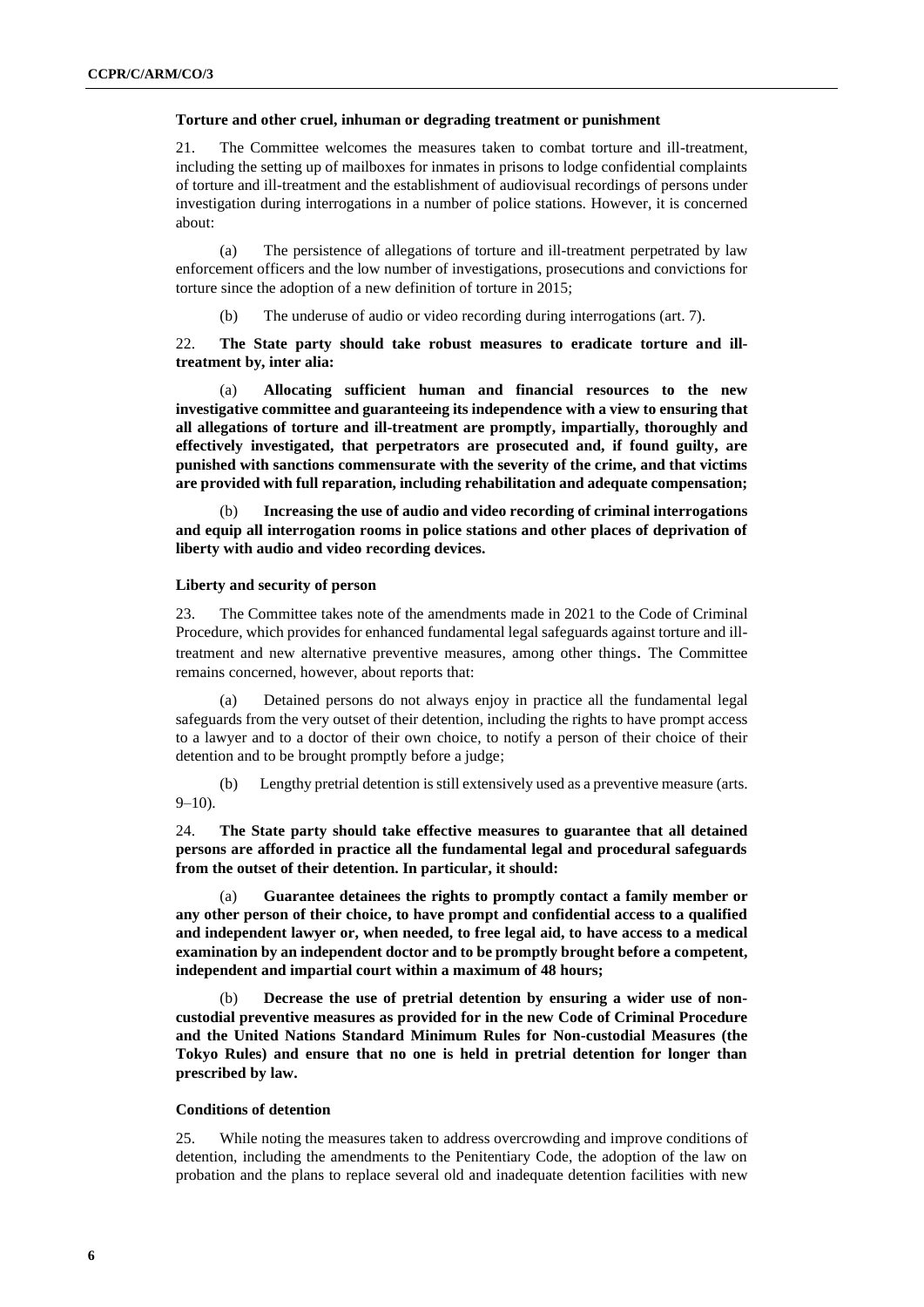prisons built according to "contemporary international standards", the Committee remains concerned about:

(a) The poor material conditions in some prisons, especially Nubarashen, Vanadzor and Yerevan-Kentron prisons, including the inadequate sanitary conditions, insufficient access to free-of-charge quality health care – including psychiatric care – and the extremely limited offer of activities that disproportionately affect detainees with disabilities;

(b) Informal prison hierarchies, which lead to unequal conditions of detention and increase the incidence of abuse within places of detention (arts. 7 and 10).

26. **The State party should continue to take effective measures to ensure that the conditions of detention are in full compliance with the relevant international human rights standards, including the United Nations Standard Minimum Rules for the Treatment of Prisoners (the Nelson Mandela Rules). It should, in particular:**

(a) **Enhance the measures designed to prevent overcrowding, particularly through the wider application of non-custodial measures as an alternative to imprisonment, step up efforts to improve the material conditions of detention and ensure access to free-of-charge quality health care – including psychiatric care – for prisoners in all places of deprivation of liberty, and meet the particular needs of prisoners with disabilities;**

(b) **Take all measures necessary to address unequal living conditions, including by eliminating informal prison hierarchies.**

#### **Elimination of slavery, servitude and trafficking in persons**

27. The Committee appreciates the continuous efforts made to combat trafficking in persons, including through the adoption of the National Programme on Combating Trafficking in Human Beings for 2020–2022. It is concerned, however, about:

(a) The limited data available on trafficking in persons to, in and from the State party;

(b) The low rate of investigations, prosecutions and convictions and the insufficient rehabilitation and reintegration support services provided to victims;

(c) The obstacles that hinder effective victim identification, victim protection and accountability for perpetrators;

(d) The abolition of the labour inspectorate in 2013 and the insufficient capacities of the State Health Inspectorate to carry out effective and systematic worksite inspections in all sectors where child labour is prevalent (arts. 2, 6–8, 24 and 26).

28. **The State party should:**

(a) **Improve its system for collecting data on trafficking cases in order to better evaluate the scope of the phenomenon and to assess the efficiency of the programmes that are presently being carried out;**

(b) **Guarantee the strict application of the law on identification of and support to persons subjected to trafficking in human beings and exploitation, as well as of the provisions of the Criminal Code outlawing all forms of trafficking in persons, and ensure that individuals responsible for trafficking in persons are prosecuted and receive punishment commensurate with the crimes committed and that victims receive full reparation;**

Strengthen the training of judges, prosecutors, law enforcement officers **and immigration agents on trafficking, victim identification, victim protection, accountability and reparation;**

(d) **Strengthen the capacities of labour inspectors to carry out their duties effectively and systematically in all sectors where child labour is prevalent.**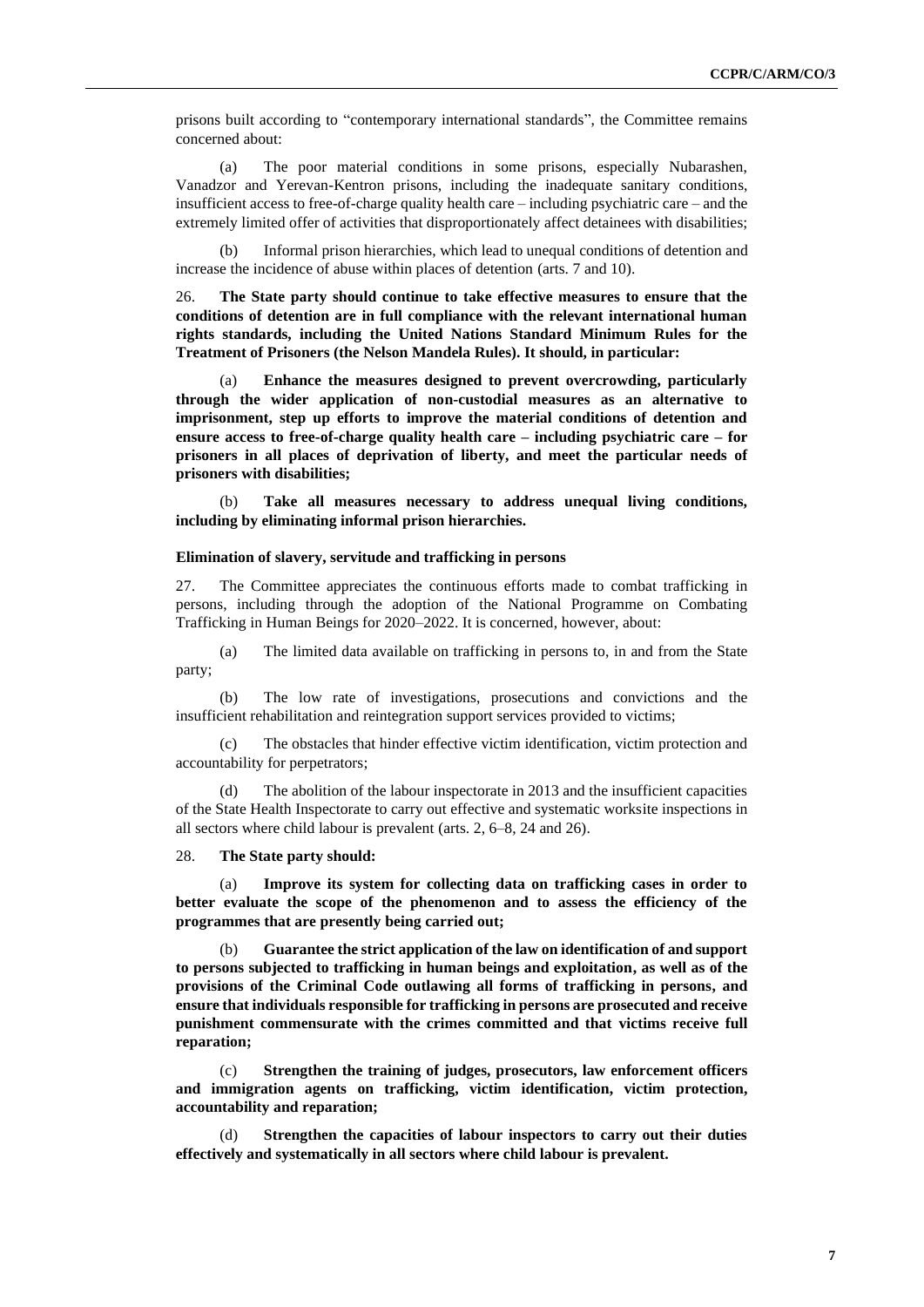#### **Treatment of aliens, including refugees, asylum seekers and stateless persons**

29. The Committee welcomes the efforts of the State party to continue to strengthen its asylum and migration systems. It remains concerned, however, about reports that:

Asylum seekers continue to be detained for irregularly entering and staying in the State party, including owing to the incorrect interpretation by the authorities of article 329 (3) of the Criminal Code;

(b) The Criminal Code and Code of Criminal Procedure do not provide sufficient safeguards against refoulement in cases of extradition;

The draft law on foreigners and stateless persons has been pending adoption since 2013, leaving stateless persons without adequate protection (arts. 7, 9, 12–13 and 24).

30. **The State party should:**

(a) **Ensure that article 329 (3) of the Criminal Code is correctly interpreted and implemented in order to exempt asylum seekers from criminal liability for crossing borders irregularly;** 

(b) **Review the Criminal Code and the Code of Criminal Procedure to strengthen procedural safeguards against refoulement in cases of extradition;**

(c) **Expedite the adoption of the draft law on foreigners and stateless persons to improve protection of stateless persons, including by establishing a statelessness status determination procedure.**

#### **Independence of the judiciary**

31. While noting the measures taken to reform the judiciary and the public prosecution service, including the amendments made to the Constitution and the Judicial Code, the Committee remains concerned about: (a) the role of and influence exerted by the executive and legislative branches; (b) the current procedures and criteria for the selection, appointment, suspension, removal of and disciplinary action against judges and prosecutors; and (c) the lack of security of tenure of judges and prosecutors. The Committee is also concerned about the potential detrimental impact of the law on the early retirement of judges of the Constitutional Court and about undue political pressure on the members of the Constitutional Court, particularly its president (art. 14).

32. **The State party should take all the measures necessary to safeguard, in law and in practice, the full independence, impartiality and safety of judges and prosecutors, including by:**

(a) **Ensuring that they are protected from any form of undue pressure or interference from the executive and legislative branches;**

Ensuring that procedures for the selection, appointment, suspension, **removal and disciplining of judges and prosecutors are in compliance with the Covenant and relevant international standards;** 

(c) **Guaranteeing the security of tenure of judges and prosecutors;**

(d) **Repealing the law on the early retirement of judges of the Constitutional Court and ensuring that the Court and its judges, particularly its president, are protected from any undue political pressure.** 

#### **Right to privacy**

33. The Committee is concerned about reports that the amendments to the laws on the legal regime of the state of emergency and on electronic communication, which were introduced in March 2020 in response to the COVID-19 pandemic, did not afford sufficient safeguards against arbitrary interference with the privacy of individuals, owing, inter alia, to the wide powers granted to public agencies to access users' information and retrieve data without a court order (art. 17).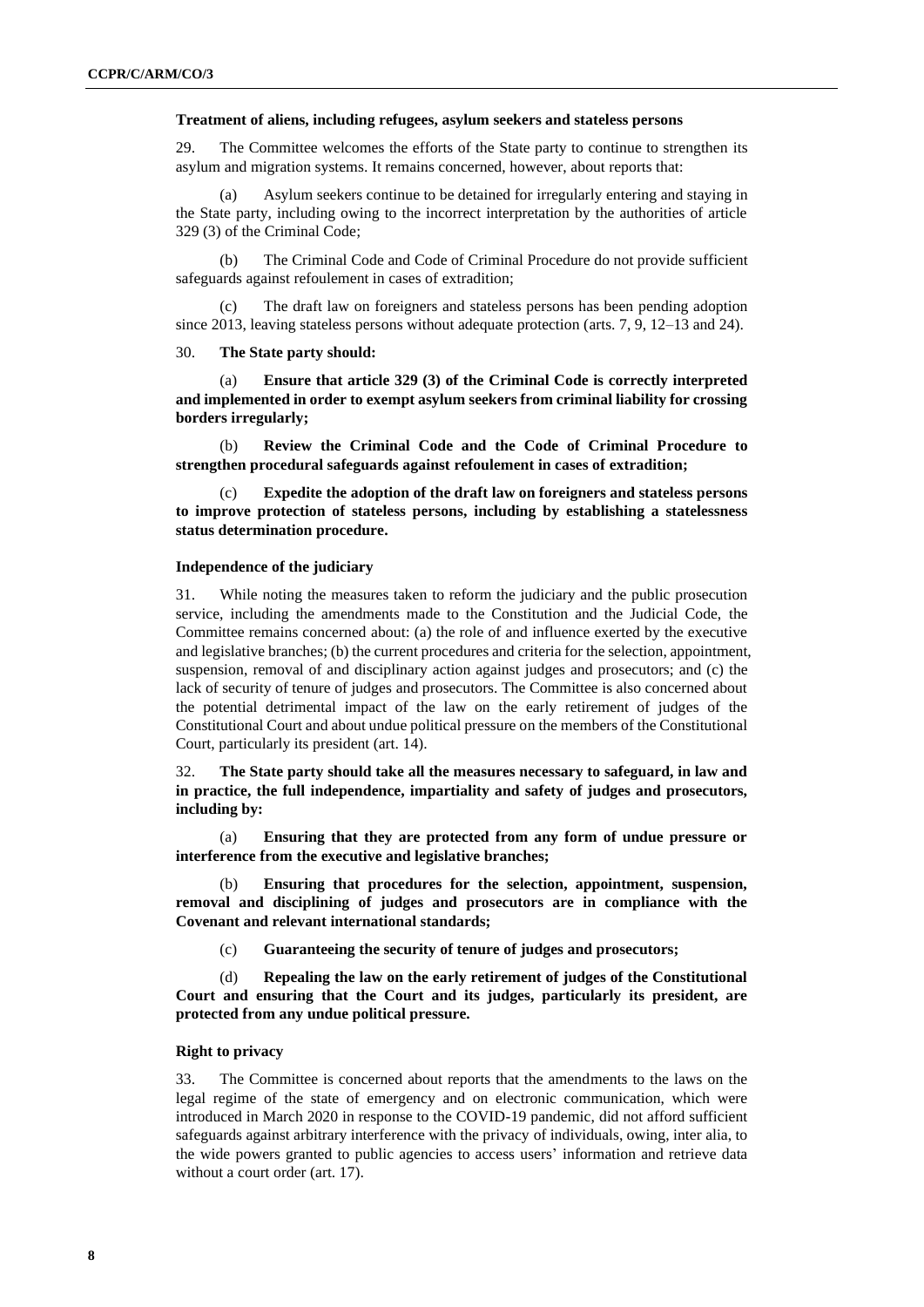34. **The State party should ensure that:**

(a) **All types of surveillance activities and interference with privacy, both civilian and military, including online surveillance, interception of communications, access to communications data and retrieval of data, are governed by appropriate legislation that conforms with the Covenant, in particular article 17, and the principles of legality, proportionality and necessity;** 

(b) **Surveillance and interception are conducted subject to judicial authorization and to effective and independent oversight mechanisms, and that the persons affected have proper access to effective remedies in cases of abuse.**

#### **Freedom of thought, conscience and religion**

35. The Committee notes with appreciation that a genuine alternative service of a civilian nature has been put in place and is accessible to all conscientious objectors, including Jehovah's Witnesses. It welcomes the release of all conscientious objectors imprisoned for refusing to perform the military service or the former alternative to military service. The Committee is concerned, however, that:

(a) The new civilian alternative to the military service remains discriminatory in duration by comparison with the military service;

(b) The draft law on freedom-of-conscience and religious organizations still contains vaguely formulated limitations and excessive restrictions on the freedom of conscience and religious belief;

(c) Employees of the military, national security, penitentiary or rescue services, among others, are still prohibited by law from being members of a religious organization, although the Constitutional Court has found the same restriction concerning police officers to be unconstitutional (arts. 2, 18 and 26).

36. **The State party should:**

(a) **Take all measures necessary to ensure that the civilian alternative to the military service is not discriminatory in duration by comparison with the military service;**

(b) **Revise the draft law on freedom-of-conscience and religious organizations to remove all restrictions that go beyond the narrowly construed restrictions permitted under article 18 of the Covenant;**

(c) **Amend all discriminatory laws that unduly restrict the freedom of conscience and religious belief of employees of the military, national security, penitentiary or rescue services, among others, to allow them to be members of a religious organization.**

#### **Freedom of expression**

37. The Committee is concerned about:

(a) Reports of threats, intimidation, harassment and attacks against journalists, including online journalists, human rights defenders, particularly women, and lesbian, gay, bisexual and transgender human rights defenders and environmental activists, including those working on issues concerning gold mining operations;

Allegations of the use of criminal provisions, such as perjury, non-compliance with the lawful orders of the police and violence against representatives of the authorities, to hamper the activities of journalists and to curb their freedom of expression;

(c) The increased number of civil defamation lawsuits brought against journalists and media outlets and the imposition of disproportionate financial sanctions as a result;

(d) Censorship imposed by the Government on media outlets with regard to the COVID-19 pandemic (arts. 2, 7, 14, 19, 21–22 and 26).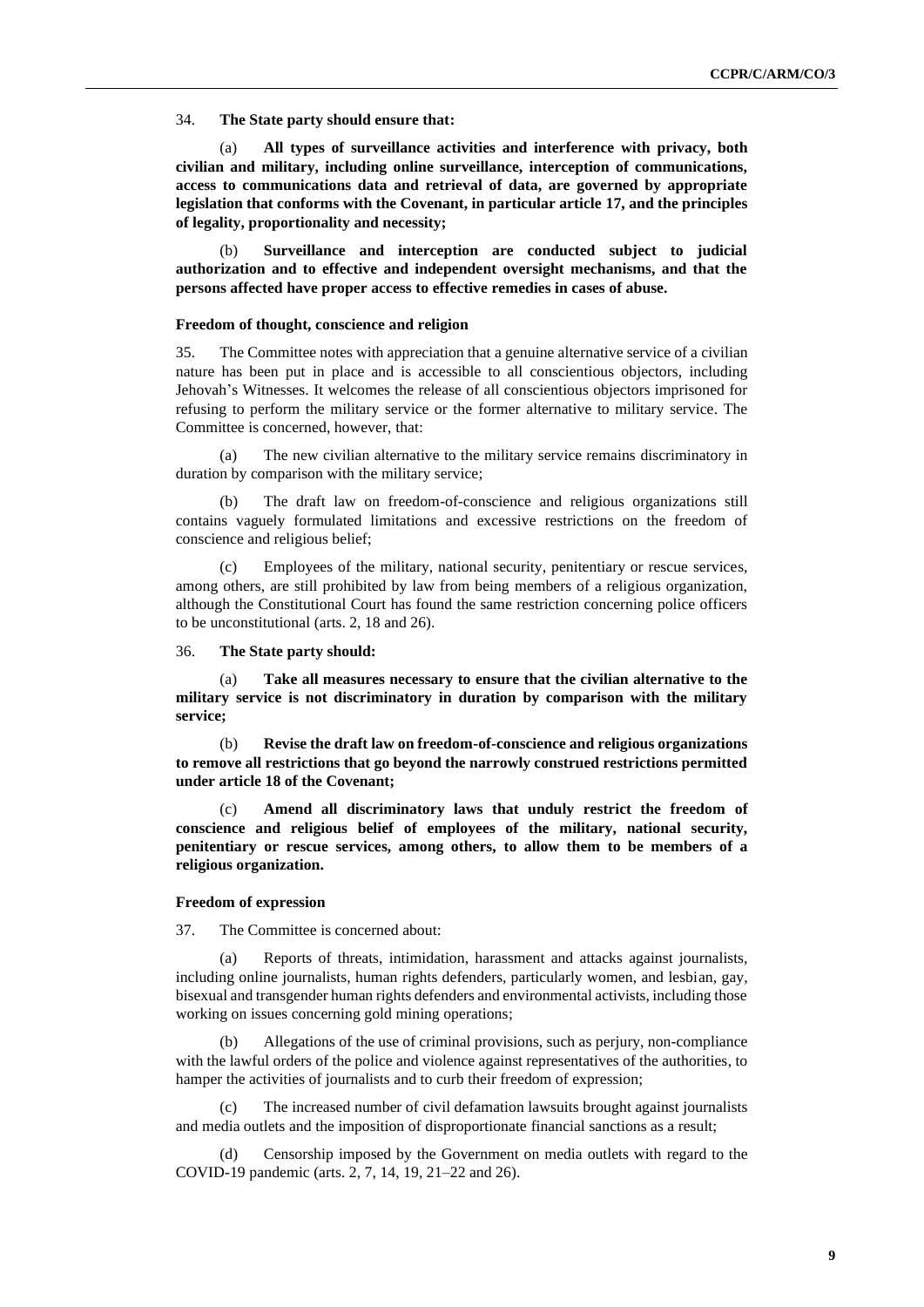38. **The State party should:**

(a) **Refrain from intimidating, threatening, harassing and attacking journalists, human rights defenders and environmental activists who are exercising their right to freedom of expression;**

(b) **Ensure that all violations committed against members of these groups are investigated thoroughly and impartially so that the perpetrators can be tried and sentenced to penalties commensurate with the gravity of their offences and that the victims can receive redress;** 

(c) **Ensure that criminal provisions and civil defamation lawsuits brought by private persons are not used against journalists and media outlets as a tool to supress critical reporting on matters of public interest;** 

(d) **Provide adequate compensation for media outlets that have experienced censorship as a result of excessively restrictive measures adopted in the context of the COVID-19 pandemic.**

#### **Right of peaceful assembly and excessive use of force**

39. The Committee notes the initiation of criminal proceedings for excessive use of force by police officers during the protests that took place in March 2008, June 2015, July 2016 and April 2018, as well as the provision of redress for a number of victims or families of victims. It remains concerned, however, about the lack of accountability of law enforcement officers in such cases. The Committee is also concerned about the undue legal restrictions on the exercise of freedom of peaceful assembly in the amendments to the law on freedom of assemblies. It is further concerned about reports of: (a) unjustifiable police interference in and disproportionate presence at peaceful demonstrations; (b) arbitrary and prolonged detention of assembly participants without ensuring fundamental legal safeguards; (c) criminal proceedings initiated against assembly participants; and (d) the continued failure by the competent authorities to promptly investigate violations by the police of the right to peaceful assembly and to bring perpetrators to justice (arts. 6–7, 9–10, 14, 19 and 21).

40. **In line with the Committee's general comment No. 37 (2020), the State party should:**

(a) **Strengthen its efforts to ensure that all law enforcement officers found responsible for excessive use of force during the March 2008, June 2015, July 2016 and April 2018 events, including those with command responsibility, are held accountable and appropriately sanctioned, and that all the victims of those acts receive adequate compensation and rehabilitation;** 

(b) **Review the amendments to the law on freedom of assemblies to bring it into conformity with article 21 of the Covenant;**

(c) **Refrain from undue interference with assembly participants and reduce police presence at peaceful demonstrations;**

(d) **Ensure that impartial and thorough investigations are undertaken without delay by the public prosecutor's office into all allegations of the excessive use of force and arbitrary arrest and detention by State agents at protests, and ensure that the perpetrators are prosecuted and, if found guilty, that they are punished and that the victims have access to adequate remedies;** 

(e) **Ensure that domestic laws and regulations on the use of force are in full conformity with the Basic Principles on the use of Force and Firearms by Law Enforcement Officials and the United Nations Human Rights Guidance on Less-Lethal Weapons in Law Enforcement, that all law enforcement officers systematically receive training on the use of force, especially in the context of demonstrations, and the employment of non-violent means and crowd control, and that the principles of necessity and proportionality are strictly adhered to in practice during the policing of demonstrations.**